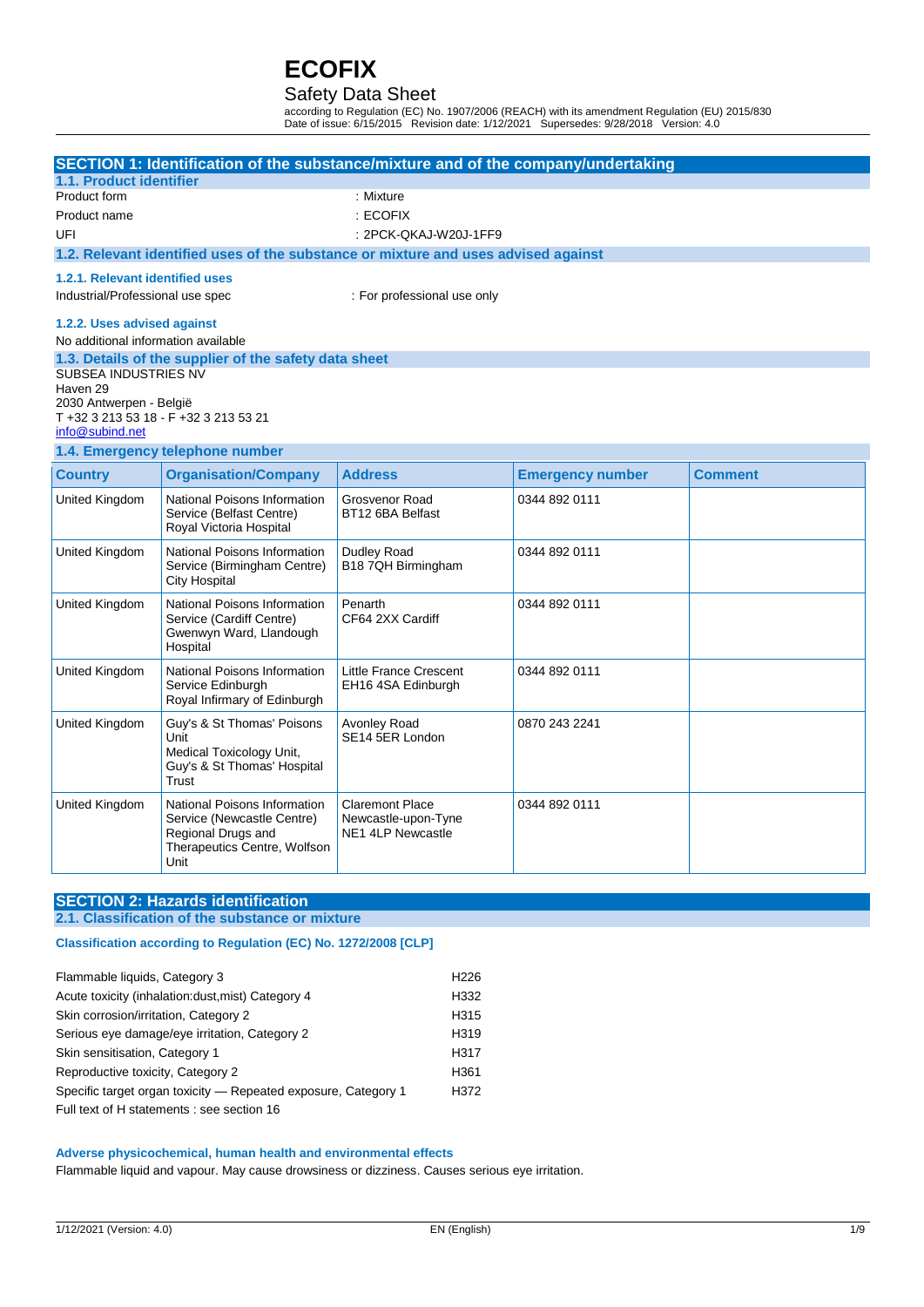Safety Data Sheet

according to Regulation (EC) No. 1907/2006 (REACH) with its amendment Regulation (EU) 2015/830

## **2.2. Label elements**

| Labelling according to Regulation (EC) No. 1272/2008 [CLP]<br>Hazard pictograms (CLP) |                                                                                                                                                                                                                                                                                                                                                                                                                                                                                                                                                                                                                                                                                                                             |
|---------------------------------------------------------------------------------------|-----------------------------------------------------------------------------------------------------------------------------------------------------------------------------------------------------------------------------------------------------------------------------------------------------------------------------------------------------------------------------------------------------------------------------------------------------------------------------------------------------------------------------------------------------------------------------------------------------------------------------------------------------------------------------------------------------------------------------|
|                                                                                       | GHS02<br>GHS07<br>GHS08                                                                                                                                                                                                                                                                                                                                                                                                                                                                                                                                                                                                                                                                                                     |
| Signal word (CLP)                                                                     | : Danger                                                                                                                                                                                                                                                                                                                                                                                                                                                                                                                                                                                                                                                                                                                    |
| Hazardous ingredients                                                                 | : styrene; Cobalt(II) 2 ethylhexanoate                                                                                                                                                                                                                                                                                                                                                                                                                                                                                                                                                                                                                                                                                      |
| Hazard statements (CLP)                                                               | : H226 - Flammable liquid and vapour.<br>H315 - Causes skin irritation.<br>H317 - May cause an allergic skin reaction.<br>H319 - Causes serious eye irritation.<br>H332 - Harmful if inhaled.<br>H361 - Suspected of damaging fertility or the unborn child.<br>H372 - Causes damage to organs through prolonged or repeated exposure.                                                                                                                                                                                                                                                                                                                                                                                      |
| Precautionary statements (CLP)                                                        | : P201 - Obtain special instructions before use.<br>P210 - Keep away from heat, hot surfaces, sparks, open flames and other ignition sources.<br>No smoking.<br>P260 - Do not breathe vapours, mist.<br>P280 - Wear protective gloves, eye protection.<br>P308+P313 - IF exposed or concerned: Get medical advice/attention.<br>P312 - Call a POISON CENTER, a doctor if you feel unwell.<br>P333+P313 - If skin irritation or rash occurs: Get medical advice/attention.<br>P337+P313 - If eye irritation persists: Get medical advice/attention.<br>P501 - Dispose of contents/container to hazardous or special waste collection point, in<br>accordance with local, regional, national and/or international regulation. |
| 2.3. Other hazards                                                                    |                                                                                                                                                                                                                                                                                                                                                                                                                                                                                                                                                                                                                                                                                                                             |

No additional information available

| <b>SECTION 3: Composition/information on ingredients</b> |                                                                                                        |               |                                                                                                                                         |
|----------------------------------------------------------|--------------------------------------------------------------------------------------------------------|---------------|-----------------------------------------------------------------------------------------------------------------------------------------|
| 3.1. Substances                                          |                                                                                                        |               |                                                                                                                                         |
| Not applicable                                           |                                                                                                        |               |                                                                                                                                         |
| 3.2. Mixtures                                            |                                                                                                        |               |                                                                                                                                         |
| <b>Name</b>                                              | <b>Product identifier</b>                                                                              | $\frac{9}{6}$ | <b>Classification according to</b><br><b>Regulation (EC) No.</b><br>1272/2008 [CLP]                                                     |
| styrene                                                  | (CAS-No.) 100-42-5<br>(EC-No.) 202-851-5<br>(EC Index-No.) 601-026-00-0<br>(REACH-no) 01-2119457861-32 | $40 - 50$     | Flam. Lig. 3, H226<br>Repr. 2, H361d<br>Acute Tox. 4 (Inhalation), H332<br>STOT RE 1, H372<br>Skin Irrit. 2, H315<br>Eye Irrit. 2, H319 |
| Cobalt(II) 2 ethylhexanoate                              | (CAS-No.) 136-52-7                                                                                     | $0.1 - 1$     | Eye Irrit. 2, H319<br>Skin Sens. 1A, H317<br>Repr. 2, H361<br>Asp. Tox. 1, H304<br>Aquatic Chronic 1, H410                              |
| 1,4-dihydroxybenzene; hydroquinone; quinol               | (CAS-No.) 123-31-9<br>(EC-No.) 204-617-8<br>(EC Index-No.) 604-005-00-4<br>(REACH-no) 01-2119524016-51 | $0.01 - 0.1$  | Carc. 2, H351<br>Muta. 2, H341<br>Acute Tox. 4 (Oral), H302<br>Eye Dam. 1, H318<br>Skin Sens. 1, H317<br>Aquatic Acute 1, H400 (M=10)   |

### Full text of H-statements: see section 16

| <b>SECTION 4: First aid measures</b>                                                                                            |                                                                                                                                                                                     |
|---------------------------------------------------------------------------------------------------------------------------------|-------------------------------------------------------------------------------------------------------------------------------------------------------------------------------------|
| 4.1. Description of first aid measures                                                                                          |                                                                                                                                                                                     |
| First-aid measures general                                                                                                      | : Call a poison center or a doctor if you feel unwell. If you feel unwell, seek medical advice<br>(show the label where possible).                                                  |
| First-aid measures after inhalation                                                                                             | : Remove person to fresh air and keep comfortable for breathing.                                                                                                                    |
| : Rinse skin with water/shower. Remove/Take off immediately all contaminated clothing.<br>First-aid measures after skin contact |                                                                                                                                                                                     |
| First-aid measures after eye contact                                                                                            | : Rinse cautiously with water for several minutes. Remove contact lenses, if present and<br>easy to do. Continue rinsing. If eye irritation persists: Get medical advice/attention. |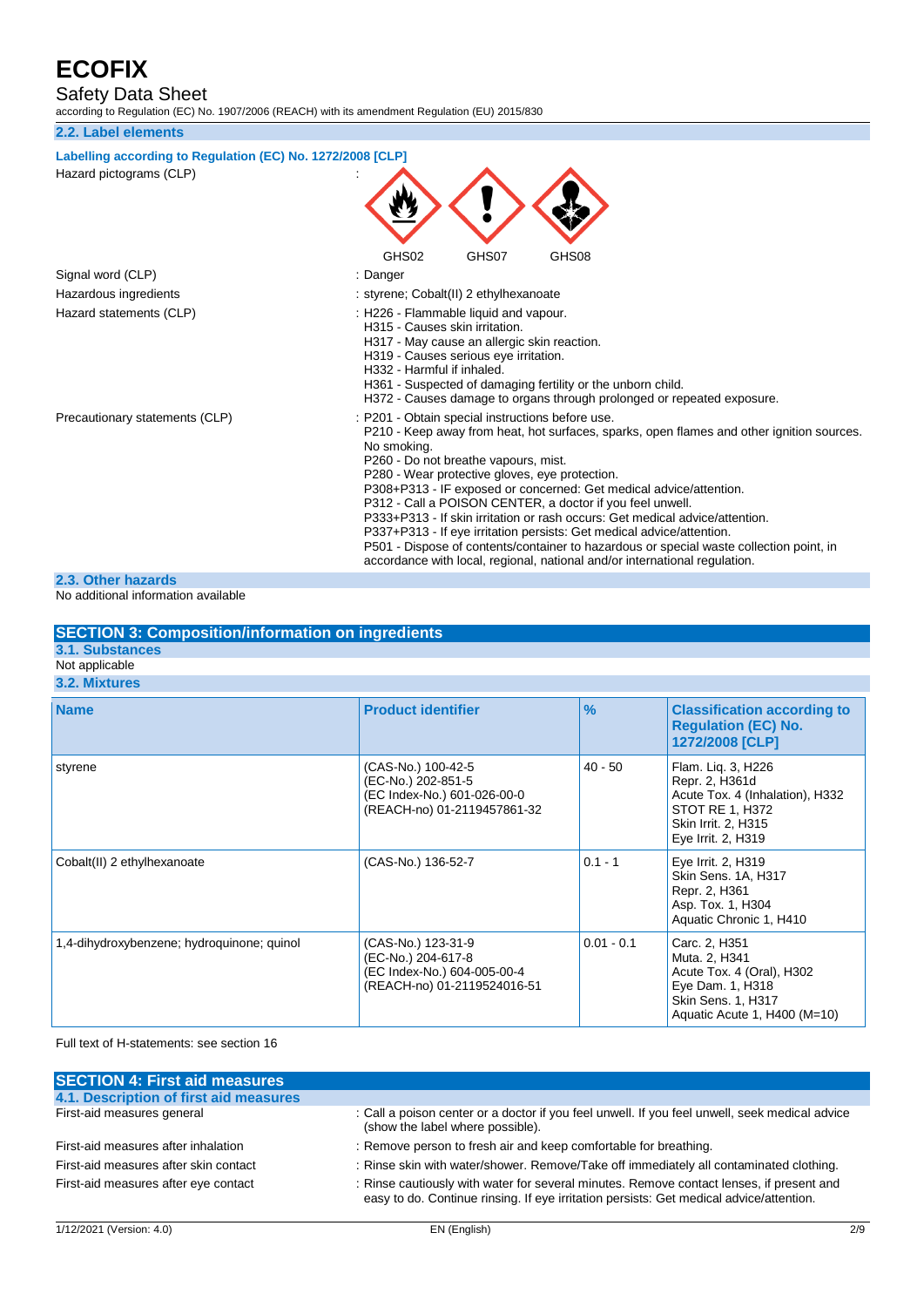## Safety Data Sheet

according to Regulation (EC) No. 1907/2006 (REACH) with its amendment Regulation (EU) 2015/830

| according to incidiation (EO) had. Toon/2000 (The North With its amonitment incidiation (EO) 2010/000     |                                                                                                              |  |  |
|-----------------------------------------------------------------------------------------------------------|--------------------------------------------------------------------------------------------------------------|--|--|
| First-aid measures after ingestion                                                                        | : Do NOT induce vomiting. If swallowed, seek medical advice immediately and show this<br>container or label. |  |  |
| 4.2. Most important symptoms and effects, both acute and delayed                                          |                                                                                                              |  |  |
| Symptoms/effects                                                                                          | : May cause drowsiness or dizziness.                                                                         |  |  |
| Symptoms/effects after skin contact                                                                       | : Repeated exposure may cause skin dryness or cracking.                                                      |  |  |
| Symptoms/effects after eye contact                                                                        | : May cause severe irritation.                                                                               |  |  |
| 4.3. Indication of any immediate medical attention and special treatment needed<br>Treat symptomatically. |                                                                                                              |  |  |
| <b>SECTION 5: Firefighting measures</b>                                                                   |                                                                                                              |  |  |
| 5.1. Extinguishing media                                                                                  |                                                                                                              |  |  |
| Suitable extinguishing media                                                                              | : Water spray. Dry powder. Foam. Carbon dioxide.                                                             |  |  |
| 5.2. Special hazards arising from the substance or mixture                                                |                                                                                                              |  |  |

| <b>UILI UNUURI HULUI UU UHUHU HIU HIU UUNULUI UU</b> THIALUI U |                                                                                                                                             |
|----------------------------------------------------------------|---------------------------------------------------------------------------------------------------------------------------------------------|
| Fire hazard                                                    | : Flammable liquid and vapour.                                                                                                              |
| Hazardous decomposition products in case of fire               | : Toxic fumes may be released.                                                                                                              |
| <b>5.3. Advice for firefighters</b>                            |                                                                                                                                             |
| Protection during firefighting                                 | : Do not attempt to take action without suitable protective equipment. Self-contained<br>breathing apparatus. Complete protective clothing. |

| <b>SECTION 6: Accidental release measures</b>                            |                                                                                                                                                                |  |  |  |
|--------------------------------------------------------------------------|----------------------------------------------------------------------------------------------------------------------------------------------------------------|--|--|--|
| 6.1. Personal precautions, protective equipment and emergency procedures |                                                                                                                                                                |  |  |  |
| 6.1.1. For non-emergency personnel                                       |                                                                                                                                                                |  |  |  |
| Emergency procedures                                                     | : Ventilate spillage area. No open flames, no sparks, and no smoking. Avoid contact with<br>skin and eyes. Avoid inhalation of product.                        |  |  |  |
| 6.1.2. For emergency responders                                          |                                                                                                                                                                |  |  |  |
| Protective equipment                                                     | : Do not attempt to take action without suitable protective equipment. For further information<br>refer to section 8: "Exposure controls/personal protection". |  |  |  |
| <b>6.2. Environmental precautions</b>                                    |                                                                                                                                                                |  |  |  |
| Avoid release to the environment.                                        |                                                                                                                                                                |  |  |  |
| 6.3. Methods and material for containment and cleaning up                |                                                                                                                                                                |  |  |  |
| Methods for cleaning up                                                  | : Take up liquid spill into absorbent material. Notify authorities if product enters sewers or<br>public waters.                                               |  |  |  |
| Other information                                                        | : Dispose of materials or solid residues at an authorized site.                                                                                                |  |  |  |
| 6.4. Reference to other sections                                         |                                                                                                                                                                |  |  |  |
| For further information refer to section 13.                             |                                                                                                                                                                |  |  |  |

| <b>SECTION 7: Handling and storage</b>                            |                                                                                                                                                                                                                                                                                                                                                                                                                                                                                                             |
|-------------------------------------------------------------------|-------------------------------------------------------------------------------------------------------------------------------------------------------------------------------------------------------------------------------------------------------------------------------------------------------------------------------------------------------------------------------------------------------------------------------------------------------------------------------------------------------------|
| 7.1. Precautions for safe handling                                |                                                                                                                                                                                                                                                                                                                                                                                                                                                                                                             |
| Precautions for safe handling                                     | : Keep away from heat, hot surfaces, sparks, open flames and other ignition sources. No<br>smoking. Ground/bond container and receiving equipment. Use only non-sparking tools.<br>Take precautionary measures against static discharge. Flammable vapours may<br>accumulate in the container. Use explosion-proof equipment. Wear personal protective<br>equipment. Use only outdoors or in a well-ventilated area. Avoid breathing<br>dust/fume/gas/mist/vapours/spray. Avoid contact with skin and eyes. |
| Hygiene measures                                                  | : Do not eat, drink or smoke when using this product. Always wash hands after handling the<br>product.                                                                                                                                                                                                                                                                                                                                                                                                      |
| 7.2. Conditions for safe storage, including any incompatibilities |                                                                                                                                                                                                                                                                                                                                                                                                                                                                                                             |
| Technical measures                                                | : Ground/bond container and receiving equipment.                                                                                                                                                                                                                                                                                                                                                                                                                                                            |
| Storage conditions                                                | : Store in a well-ventilated place. Keep cool. Keep container tightly closed. Store locked up.                                                                                                                                                                                                                                                                                                                                                                                                              |
| 7.3. Specific end use(s)                                          |                                                                                                                                                                                                                                                                                                                                                                                                                                                                                                             |
| No additional information available                               |                                                                                                                                                                                                                                                                                                                                                                                                                                                                                                             |

| <b>SECTION 8: Exposure controls/personal protection</b><br>8.1. Control parameters |                         |  |  |
|------------------------------------------------------------------------------------|-------------------------|--|--|
| styrene (100-42-5)                                                                 |                         |  |  |
| <b>DNEL/DMEL (Workers)</b>                                                         |                         |  |  |
| Acute - systemic effects, inhalation                                               | $289$ mg/m <sup>3</sup> |  |  |
| Acute - local effects, inhalation                                                  | $306$ mg/m <sup>3</sup> |  |  |
| Long-term - systemic effects, dermal                                               | $406$ mg/m <sup>3</sup> |  |  |
| Long-term - systemic effects, inhalation                                           | $85 \text{ mg/m}^3$     |  |  |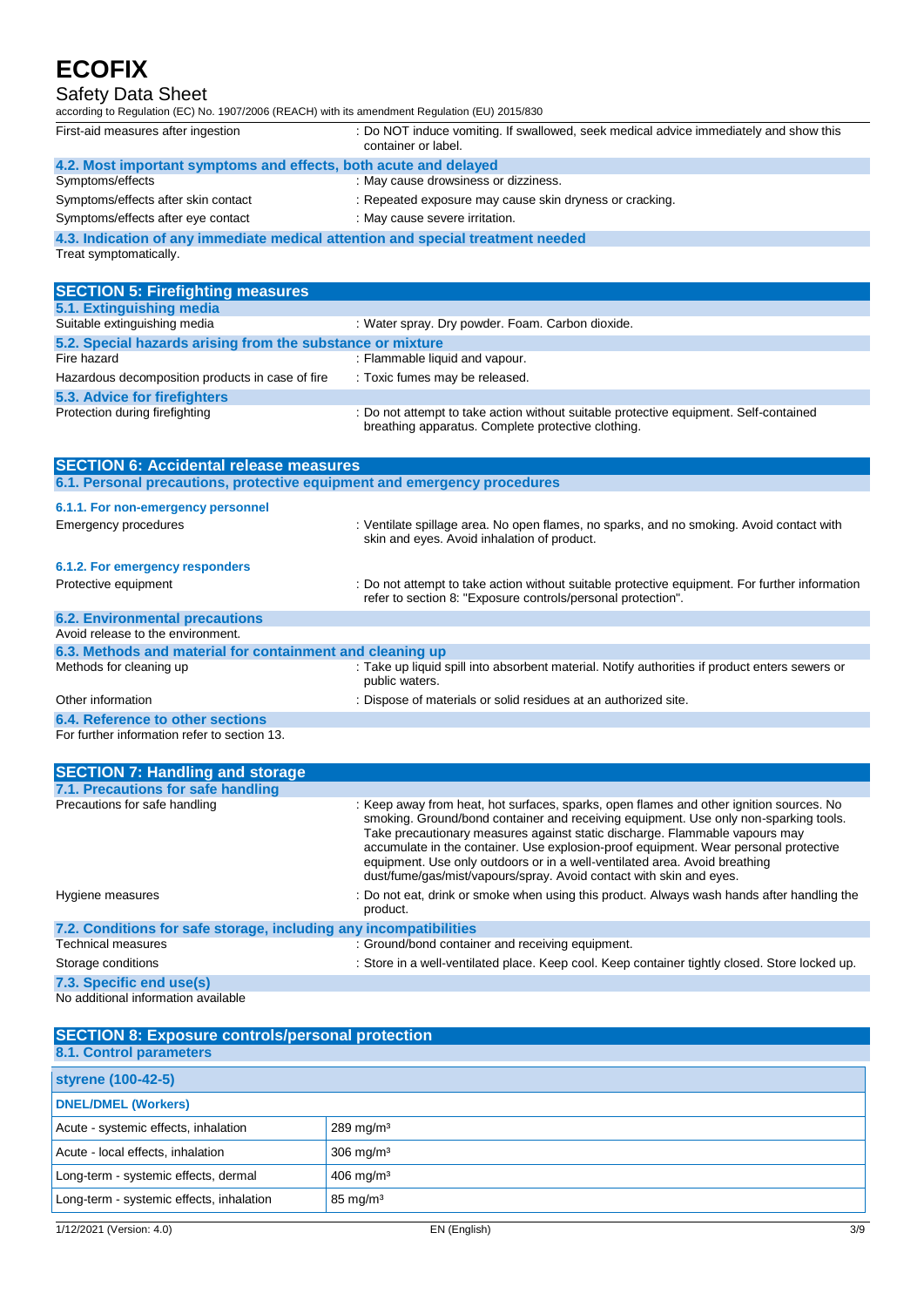# Safety Data Sheet

according to Regulation (EC) No. 1907/2006 (REACH) with its amendment Regulation (EU) 2015/830

| HYDROXYPROPYL METHACRYLATE (27813-02-1)               |                            |  |  |
|-------------------------------------------------------|----------------------------|--|--|
| <b>DNEL/DMEL (Workers)</b>                            |                            |  |  |
| Long-term - systemic effects, dermal                  | 8.8 mg/kg bodyweight/day   |  |  |
| Long-term - systemic effects, inhalation              | 14.7 mg/m <sup>3</sup>     |  |  |
| Cobalt(II) 2 ethylhexanoate (136-52-7)                |                            |  |  |
| <b>DNEL/DMEL (Workers)</b>                            |                            |  |  |
| Long-term - local effects, inhalation                 | $0.2351$ mg/m <sup>3</sup> |  |  |
| 1,4-dihydroxybenzene; hydroquinone; quinol (123-31-9) |                            |  |  |
| <b>DNEL/DMEL (Workers)</b>                            |                            |  |  |
| Long-term - systemic effects, dermal                  | 128 mg/kg bodyweight/day   |  |  |
| Long-term - systemic effects, inhalation              | $7 \text{ mg/m}^3$         |  |  |
| Long-term - local effects, inhalation                 | 1 mg/m <sup>3</sup>        |  |  |
| 8.2. Exposure controls                                |                            |  |  |

#### **Appropriate engineering controls:**

Provide adequate ventilation. Where reasonably practicable, this should be achieved by the use of local exhaust ventilation and good general extraction.

### **Materials for protective clothing:**

Wear overalls or long sleeved shirt. (EN 467). Appropriate footwear and any additional skin protection measures should be selected based on the task being performed and the risks involved and should be approved by a specialist before handling this product.

#### **Hand protection:**

There is no one glove material or combination of materials that will give unlimited resistance to any individual or combination of chemicals. The breakthrough time must be greater than the end use time of the product. The instructions and information provided by the glove manufacturer on use, storage, maintenance and replacement must be followed. Gloves should be replaced regularly and if there is any sign of damage to the glove material. Always ensure that gloves are free from defects and that they are stored and used correctly. The performance or effectiveness of the glove may be reduced by physical/chemical damage and poor maintenance. Barrier creams may help to protect the exposed areas of the skin but should not be applied once exposure has occurred. For prolonged or repeated handling, use the following type of gloves: Recommended: > 8 hours (breakthrough time): nitrile rubber. The recommendation for the type or types of glove to use when handling this product is based on information from the following source: EN 374-3 : 2003. The user must check that the final choice of type of glove selected for handling this product is the most appropriate and takes into account the particular conditions of use, as included in the user's risk assessmen.

### **Eye protection:**

Safety glasses with side shields. (EN166)

#### **Skin and body protection:**

Wash hands, forearms and face thoroughly after handling chemical products, before eating, smoking and using the lavatory and at the end of the working period. Appropriate techniques should be used to remove potentially contaminated clothing. Wash contaminated clothing before reusing. Ensure that eyewash stations and safety showers are close to the workstation location.

#### **Respiratory protection:**

Respirator selection must be based on known or anticipated exposure levels, the hazards of the product and the safe working limits of the selected respirator.Recommended: organic vapour (Type A) and particulate filter (EN 140).

### **Environmental exposure controls:**

Avoid release to the environment.

| <b>SECTION 9: Physical and chemical properties</b>         |                                        |     |  |
|------------------------------------------------------------|----------------------------------------|-----|--|
| 9.1. Information on basic physical and chemical properties |                                        |     |  |
| Physical state                                             | : Liquid                               |     |  |
| Colour                                                     | $:$ light pink.                        |     |  |
| Odour                                                      | : characteristic.                      |     |  |
| Odour threshold                                            | : No data available                    |     |  |
| рH                                                         | : No data available                    |     |  |
| Relative evaporation rate (butylacetate=1)                 | : No data available                    |     |  |
| Melting point                                              | : Not applicable                       |     |  |
| Freezing point                                             | : No data available                    |     |  |
| Boiling point                                              | : No data available                    |     |  |
| Flash point                                                | : $\approx$ 31 °C Setaflash closed cup |     |  |
| 1/12/2021 (Version: 4.0)                                   | EN (English)                           | 4/9 |  |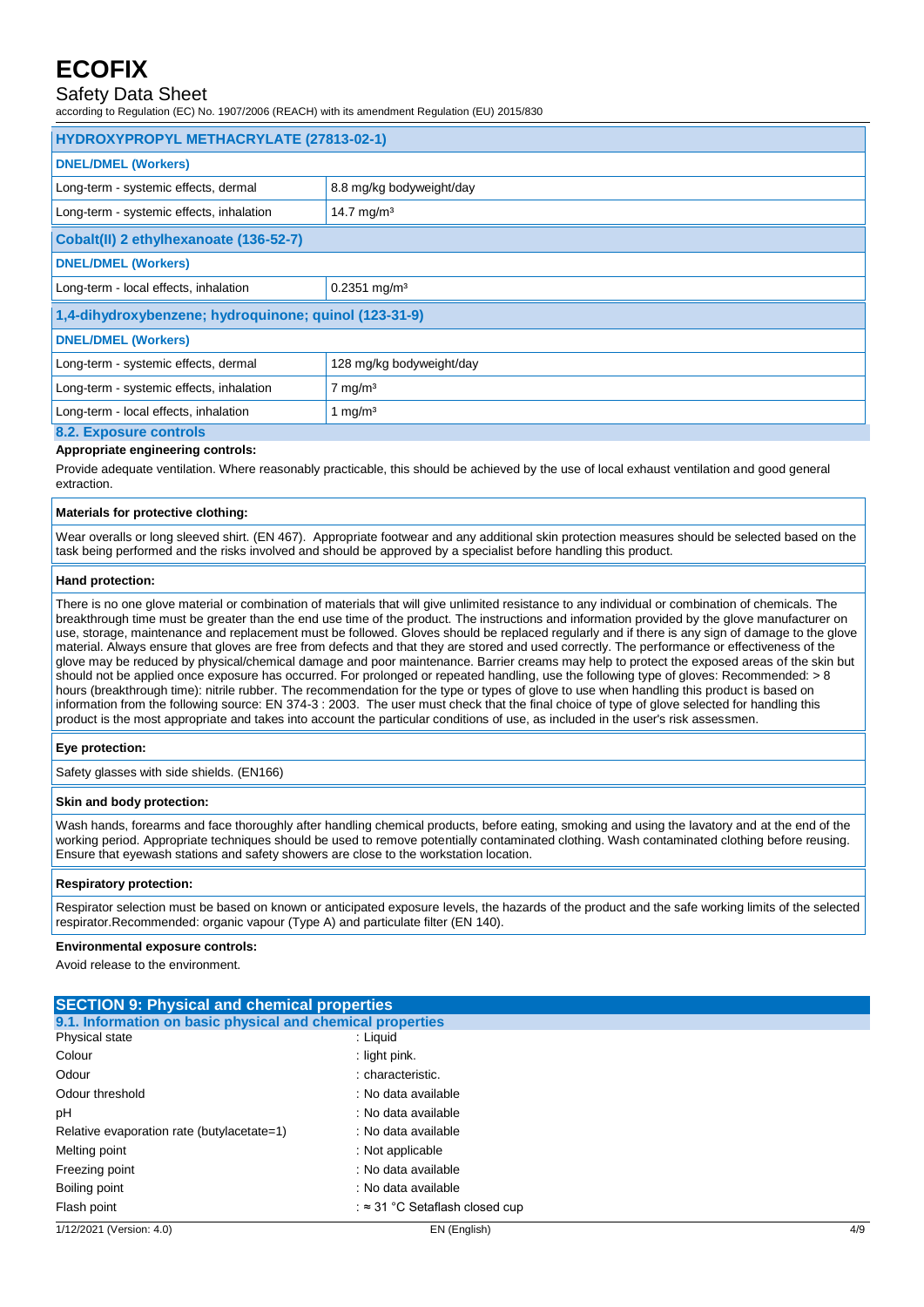# Safety Data Sheet

according to Regulation (EC) No. 1907/2006 (REACH) with its amendment Regulation (EU) 2015/830

VOC content : ≈ 520 g/l

| Auto-ignition temperature        | : No data available       |
|----------------------------------|---------------------------|
| Decomposition temperature        | : No data available       |
| Flammability (solid, gas)        | : Not applicable          |
| Vapour pressure                  | : No data available       |
| Relative vapour density at 20 °C | : No data available       |
| Relative density                 | : No data available       |
| Density                          | $\approx$ 1.2 g/ml (20°C) |
| Solubility                       | : No data available       |
| Log Pow                          | : No data available       |
| Viscosity, kinematic             | : No data available       |
| Viscosity, dynamic               | : No data available       |
| Explosive properties             | : No data available       |
| Oxidising properties             | : No data available       |
| <b>Explosive limits</b>          | : No data available       |
| 9.2. Other information           |                           |

| <b>SECTION 10: Stability and reactivity</b>                                                     |
|-------------------------------------------------------------------------------------------------|
| <b>10.1. Reactivity</b>                                                                         |
| Highly flammable liquid and vapour.                                                             |
| <b>10.2. Chemical stability</b>                                                                 |
| Stable under normal conditions.                                                                 |
| 10.3. Possibility of hazardous reactions                                                        |
| No dangerous reactions known under normal conditions of use.                                    |
| 10.4. Conditions to avoid                                                                       |
| Avoid contact with hot surfaces. Heat. No flames, no sparks. Eliminate all sources of ignition. |
| 10.5. Incompatible materials                                                                    |
| No additional information available                                                             |
| 10.6. Hazardous decomposition products                                                          |
| .                                                                                               |

Under normal conditions of storage and use, hazardous decomposition products should not be produced.

| <b>SECTION 11: Toxicological information</b> |                       |
|----------------------------------------------|-----------------------|
| 11.1. Information on toxicological effects   |                       |
| Acute toxicity (oral)                        | : Not classified      |
| Acute toxicity (dermal)                      | : Not classified      |
| Acute toxicity (inhalation)                  | : Harmful if inhaled. |
| <b>ECOFIX</b>                                |                       |
| ATE CLP (dust, mist)                         | 3.488 mg/l/4h         |

| <b>styrene (100-42-5)</b>                 |                |
|-------------------------------------------|----------------|
| LD50 oral rat                             | 5000 mg/kg     |
| LD50 dermal rat                           | $>$ 2000 mg/kg |
| LC50 inhalation rat (mg/l)                | 11.8 mg/l/4h   |
| LC50 inhalation rat (Dust/Mist - mg/l/4h) | 1.5 mg/l/4h    |

| Cobalt(II) 2 ethylhexanoate (136-52-7) |              |
|----------------------------------------|--------------|
| LD50 oral rat                          | > 2000 mg/kg |

| 1,4-dihydroxybenzene; hydroquinone; quinol (123-31-9) |                                  |     |
|-------------------------------------------------------|----------------------------------|-----|
| LD50 oral rat                                         | 302 mg/kg                        |     |
| LD50 dermal                                           | 5970 mg/kg                       |     |
| Skin corrosion/irritation                             | : No data available              |     |
| Serious eye damage/irritation                         | : Causes serious eye irritation. |     |
| Respiratory or skin sensitisation                     | : No data available              |     |
| Germ cell mutagenicity                                | : No data available              |     |
| Carcinogenicity                                       | : No data available              |     |
| 1/12/2021 (Version: 4.0)                              | EN (English)                     | 5/9 |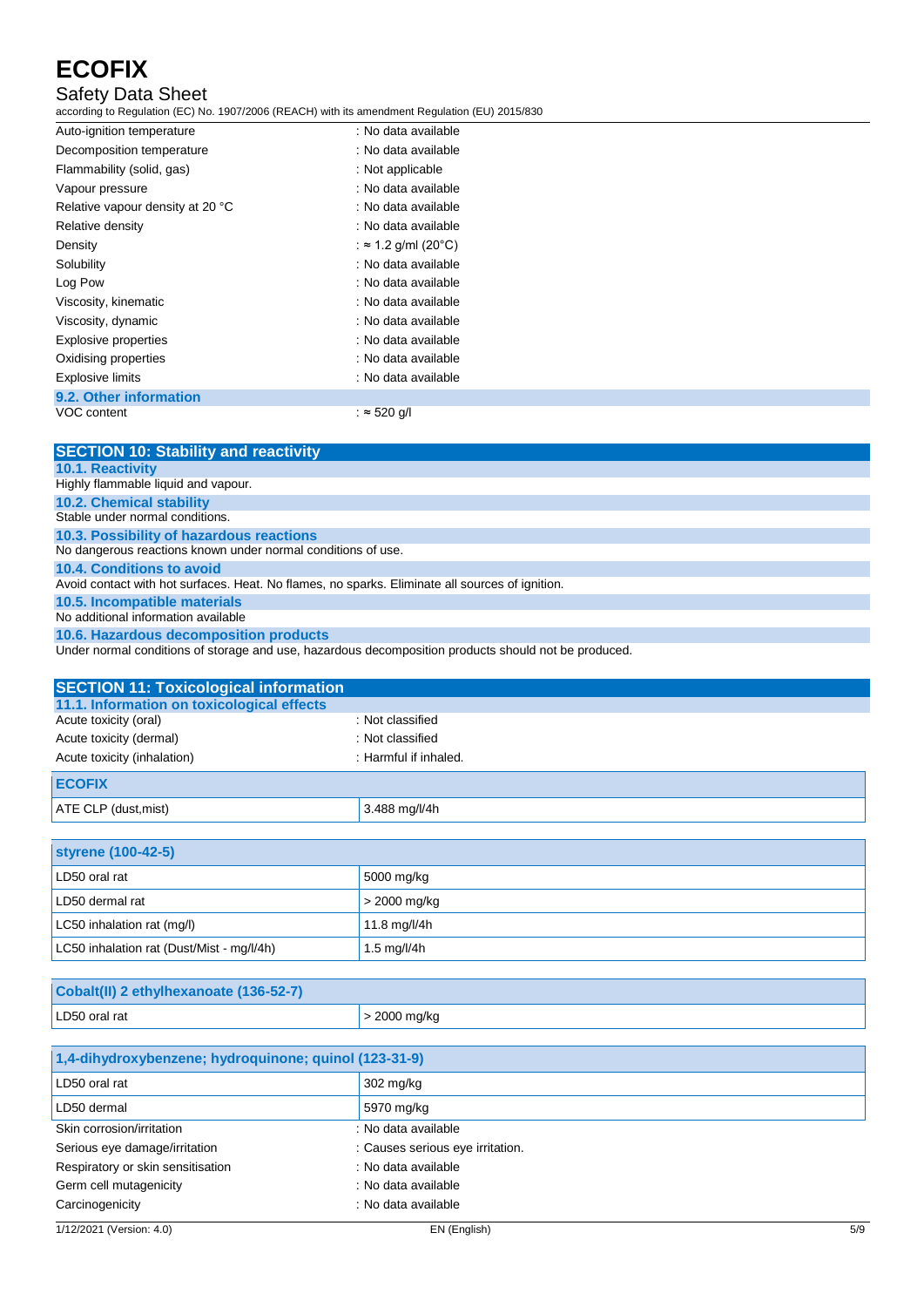## Safety Data Sheet

according to Regulation (EC) No. 1907/2006 (REACH) with its amendment Regulation (EU) 2015/830

| Reproductive toxicity  | : No data available |
|------------------------|---------------------|
| STOT-single exposure   | : Not classified    |
| STOT-repeated exposure | : No data available |
| Aspiration hazard      | : No data available |

| <b>SECTION 12: Ecological information</b> |                                                                                                                            |
|-------------------------------------------|----------------------------------------------------------------------------------------------------------------------------|
| <b>12.1. Toxicity</b>                     |                                                                                                                            |
| Ecology - general                         | : The product is not considered harmful to aquatic organisms nor to cause long-term<br>adverse effects in the environment. |
| Acute aguatic toxicity                    | : Not classified                                                                                                           |
| Chronic aquatic toxicity                  | : Not classified                                                                                                           |
| styrene (100-42-5)                        |                                                                                                                            |
| LC50 fish 1                               | 4.02 mg/l Pimephales Promelas                                                                                              |
| EC50 Daphnia 1                            | 4.7 mg/l Daphnia Magna                                                                                                     |

| Cobalt(II) 2 ethylhexanoate (136-52-7) |                        |
|----------------------------------------|------------------------|
| EC50 72h algae $(1)$                   | $ 0.528 \text{ m}$ g/l |
| $ETC50$ (algae)                        | $0.528$ mg/l           |

| 1,4-dihydroxybenzene; hydroquinone; quinol (123-31-9)                      |                                |  |
|----------------------------------------------------------------------------|--------------------------------|--|
| LC50 fish 1                                                                | 0.638 mg/l Orcorhynchus mykiss |  |
| $LC50$ fish 2                                                              | 0.47 mg/l Branchydaniorerio    |  |
| EC50 Daphnia 1                                                             | 0.13 mg/l Daphnia magna        |  |
| EC50 other aquatic organisms 1                                             | $0.061$ mg/l                   |  |
| EC50 72h algae (2)                                                         | $0.033$ mg/l                   |  |
| 12.2. Persistence and degradability<br>No additional information available |                                |  |
| 12.3. Bioaccumulative potential<br>No additional information available     |                                |  |
| 12.4. Mobility in soil<br>No additional information available              |                                |  |
| 12.5. Results of PBT and vPvB assessment                                   |                                |  |
| No additional information available                                        |                                |  |
| 12.6. Other adverse effects                                                |                                |  |
| No additional information available                                        |                                |  |

| <b>SECTION 13: Disposal considerations</b> |                                                                                                                                                                                                                                                                                                                                                                                                                                                                                                                                              |
|--------------------------------------------|----------------------------------------------------------------------------------------------------------------------------------------------------------------------------------------------------------------------------------------------------------------------------------------------------------------------------------------------------------------------------------------------------------------------------------------------------------------------------------------------------------------------------------------------|
| 13.1. Waste treatment methods              |                                                                                                                                                                                                                                                                                                                                                                                                                                                                                                                                              |
| Regional legislation (waste)               | : Disposal must be done according to official regulations.                                                                                                                                                                                                                                                                                                                                                                                                                                                                                   |
| Waste treatment methods                    | : The generation of waste should be avoided or minimized wherever possible. Significant<br>quantities of waste product residuesshould not be disposed of via foul sewer but processed<br>in a suitable effluent treatment plant. Dispose of surplus and non-recyclable products via a<br>licensed waste contractor. Disposal of this product, solutions and any by-products should<br>at all times comply with the requirements of environmental protection and waste disposal<br>legislation and any regional local authority requirements. |
| Sewage disposal recommendations            | : The generation of waste should be avoided or minimized whenever possible. Waste<br>packaging should be recycled; Incineration or landfill should only be considered when<br>recycling is not feasable. This material and his container must be disposed of in a safe<br>way. Empty containers or liners may retain some product residues. Avoid dispersal of<br>spilled material and runoff and contact with soil, waterways, drains and sewers.                                                                                           |
| Product/Packaging disposal recommendations | : The European Waste Catalogue classification of this product, when disposed of as waste is<br>08 0111: waste paint and varnish containing organic solvents or other dangerous<br>substances.                                                                                                                                                                                                                                                                                                                                                |
| Additional information                     | : Flammable vapours may accumulate in the container.                                                                                                                                                                                                                                                                                                                                                                                                                                                                                         |
| Ecology - waste materials                  | : This product is regarded as hazardous waste as defined by EU Directive 91/689/EEC.                                                                                                                                                                                                                                                                                                                                                                                                                                                         |

**SECTION 14: Transport information** In accordance with ADR / IATA / IMDG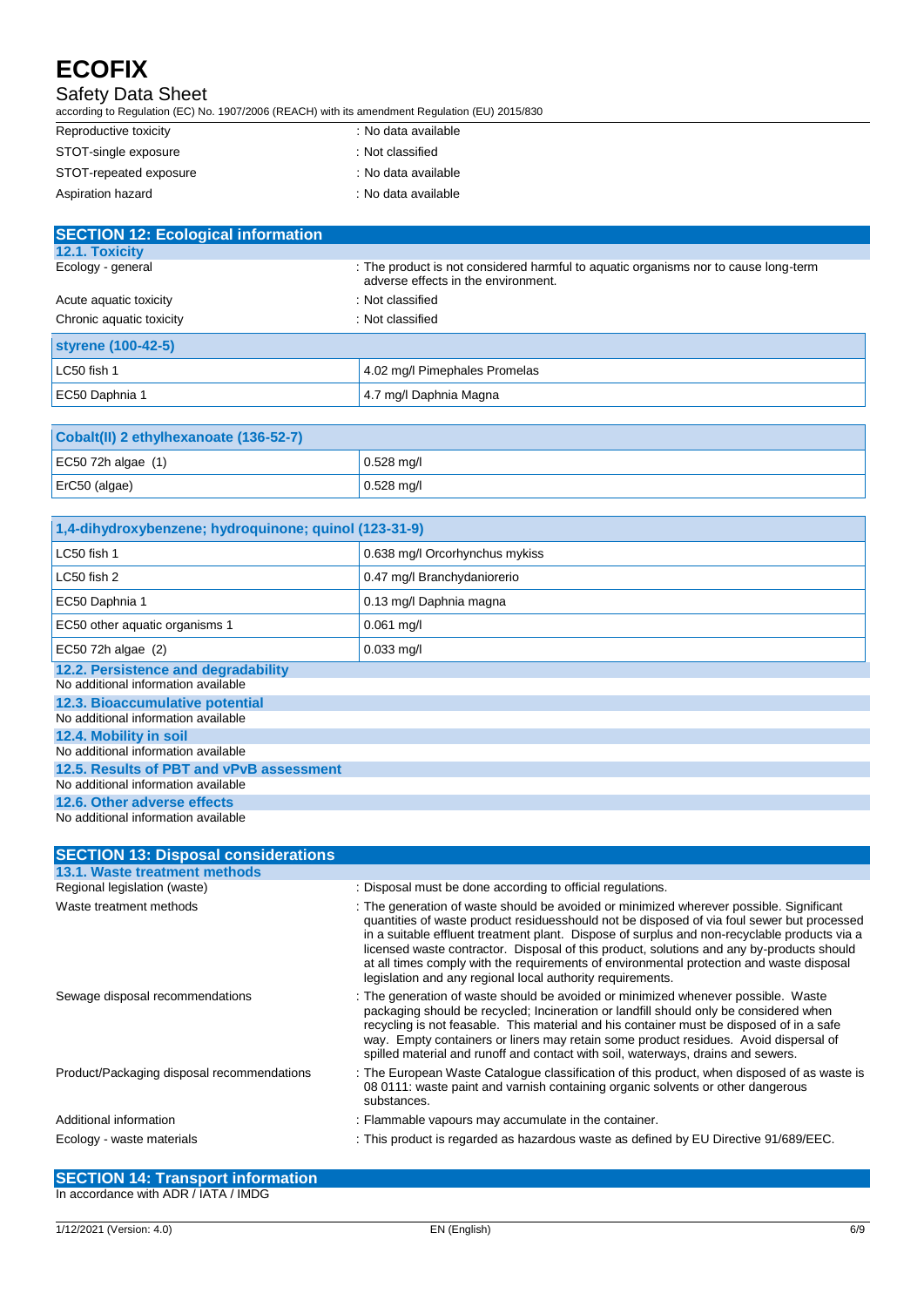# Safety Data Sheet

according to Regulation (EC) No. 1907/2006 (REACH) with its amendment Regulation (EU) 2015/830

| 14.1. UN number                                     |                                                         |
|-----------------------------------------------------|---------------------------------------------------------|
| UN-No. (ADR)                                        | : UN 1263                                               |
| UN-No. (IMDG)                                       | : UN 1263                                               |
| UN-No. (IATA)                                       | : UN 1263                                               |
| 14.2. UN proper shipping name                       |                                                         |
| Proper Shipping Name (ADR)                          | : PAINT / PAINT RELATED MATERIAL                        |
| Proper Shipping Name (IMDG)                         | : PAINT RELATED MATERIAL                                |
| Proper Shipping Name (IATA)                         | : Paint related material                                |
| Transport document description (ADR)                | : UN 1263 PAINT / PAINT RELATED MATERIAL, 3, III, (D/E) |
| Transport document description (IMDG)               | : UN 1263 PAINT RELATED MATERIAL, 3, III                |
| Transport document description (IATA)               | : UN 1263 Paint related material, 3, III                |
| 14.3. Transport hazard class(es)                    |                                                         |
| <b>ADR</b>                                          |                                                         |
| Transport hazard class(es) (ADR)                    | : 3                                                     |
| Danger labels (ADR)                                 | : 3                                                     |
|                                                     |                                                         |
|                                                     |                                                         |
|                                                     |                                                         |
|                                                     |                                                         |
|                                                     |                                                         |
| <b>IMDG</b>                                         |                                                         |
| Transport hazard class(es) (IMDG)                   | : 3                                                     |
| Danger labels (IMDG)                                | : 3                                                     |
|                                                     |                                                         |
|                                                     |                                                         |
|                                                     |                                                         |
|                                                     |                                                         |
|                                                     |                                                         |
|                                                     |                                                         |
| <b>IATA</b>                                         |                                                         |
| Transport hazard class(es) (IATA)                   | :3                                                      |
| Hazard labels (IATA)                                | $\therefore$ 3                                          |
|                                                     |                                                         |
|                                                     |                                                         |
|                                                     |                                                         |
|                                                     |                                                         |
|                                                     |                                                         |
| 14.4. Packing group                                 |                                                         |
| Packing group (ADR)                                 | $\pm$ III                                               |
| Packing group (IMDG)                                | $: \mathbb{H}$                                          |
| Packing group (IATA)                                | $: \mathbb{H}$                                          |
| <b>14.5. Environmental hazards</b>                  |                                                         |
| Dangerous for the environment                       | : No                                                    |
| Marine pollutant                                    | : No                                                    |
| Other information                                   | : No supplementary information available                |
| 14.6. Special precautions for user                  |                                                         |
| <b>Overland transport</b>                           |                                                         |
| Classification code (ADR)                           | $\div$ F1                                               |
| Special provisions (ADR)                            | : 163, 640E, 650, 367                                   |
| Limited quantities (ADR)                            | : 51                                                    |
| Excepted quantities (ADR)                           | $\div$ E1                                               |
| Packing instructions (ADR)                          | : P001, IBC03, LP01, R001                               |
| Special packing provisions (ADR)                    | $:$ PP1                                                 |
| Mixed packing provisions (ADR)                      | : MP19                                                  |
| Portable tank and bulk container instructions       | $\therefore$ T2                                         |
| (ADR)                                               |                                                         |
| Portable tank and bulk container special provisions | : TP1, TP29                                             |
| (ADR)                                               |                                                         |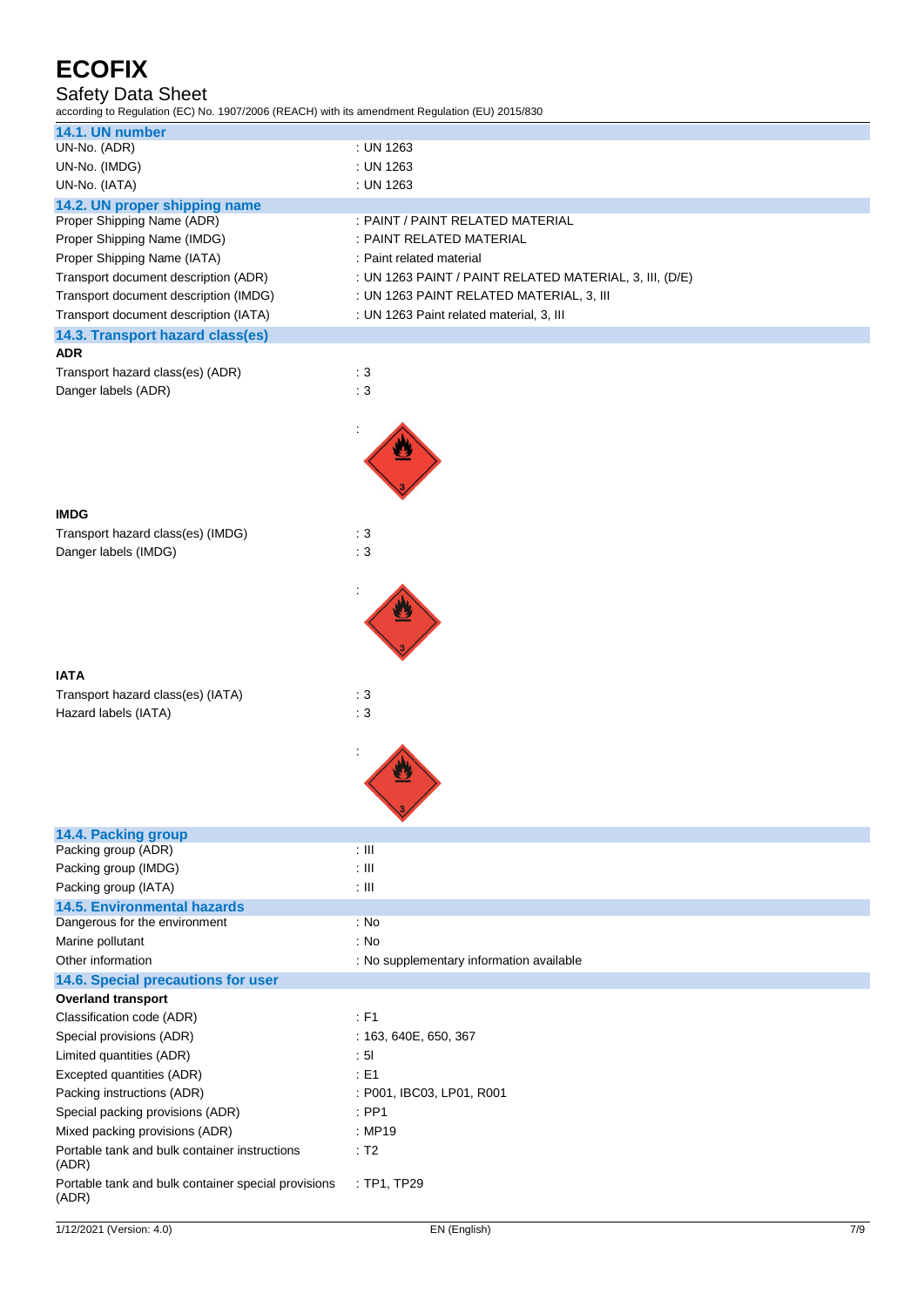# Safety Data Sheet

according to Regulation (EC) No. 1907/2006 (REACH) with its amendment Regulation (EU) 2015/830

| Tank code (ADR)                                   | : LGBF             |
|---------------------------------------------------|--------------------|
| Vehicle for tank carriage                         | : FL               |
| Transport category (ADR)                          | $\therefore$ 3     |
| Special provisions for carriage - Packages (ADR)  | : V12              |
| Special provisions for carriage - Operation (ADR) | $:$ S <sub>2</sub> |
| Hazard identification number (Kemler No.)         | : 30               |
| Orange plates                                     | 30<br>1263         |
| Tunnel restriction code (ADR)                     | : D/E              |
| EAC code                                          | : 3YE              |
| <b>Transport by sea</b>                           |                    |
| Special provisions (IMDG)                         | : 163, 223, 955    |
| Limited quantities (IMDG)                         | : 5L               |
| Excepted quantities (IMDG)                        | : E1               |
| Packing instructions (IMDG)                       | : P001, LP01       |
| Special packing provisions (IMDG)                 | $:$ PP1            |
| IBC packing instructions (IMDG)                   | : IBC03            |
| Tank instructions (IMDG)                          | : T2               |
| Tank special provisions (IMDG)                    | : TP1, TP29        |
| EmS-No. (Fire)                                    | $:$ F-E            |
| EmS-No. (Spillage)                                | $: S-E$            |
| Stowage category (IMDG)                           | : A                |
| Air transport                                     |                    |
| PCA Excepted quantities (IATA)                    | : E1               |
| PCA Limited quantities (IATA)                     | : Y344             |
| PCA limited quantity max net quantity (IATA)      | : 10L              |
| PCA packing instructions (IATA)                   | :355               |
| PCA max net quantity (IATA)                       | :60L               |
| CAO packing instructions (IATA)                   | :366               |
| CAO max net quantity (IATA)                       | :220L              |
| Special provisions (IATA)                         | : A3, A72, A192    |
| ERG code (IATA)                                   | : 3L               |

**14.7. Transport in bulk according to Annex II of Marpol and the IBC Code** Not applicable

### **SECTION 15: Regulatory information**

**15.1. Safety, health and environmental regulations/legislation specific for the substance or mixture**

### **15.1.1. EU-Regulations**

Contains no REACH substances with Annex XVII restrictions

Contains no substance on the REACH candidate list

Contains no REACH Annex XIV substances

Contains no substance subject to REGULATION (EU) No 649/2012 OF THE EUROPEAN PARLIAMENT AND OF THE COUNCIL of 4 July 2012 concerning the export and import of hazardous chemicals.

Substance(s) are not subject to Regulation (EC) No 850/2004 of the European Parliament and of the Council of 29 April 2004 on persistent organic pollutants and amending Directive 79/117/EEC.

VOC content : ≈ 520 g/l

**15.1.2. National regulations**

No additional information available

**15.2. Chemical safety assessment**

No chemical safety assessment has been carried out